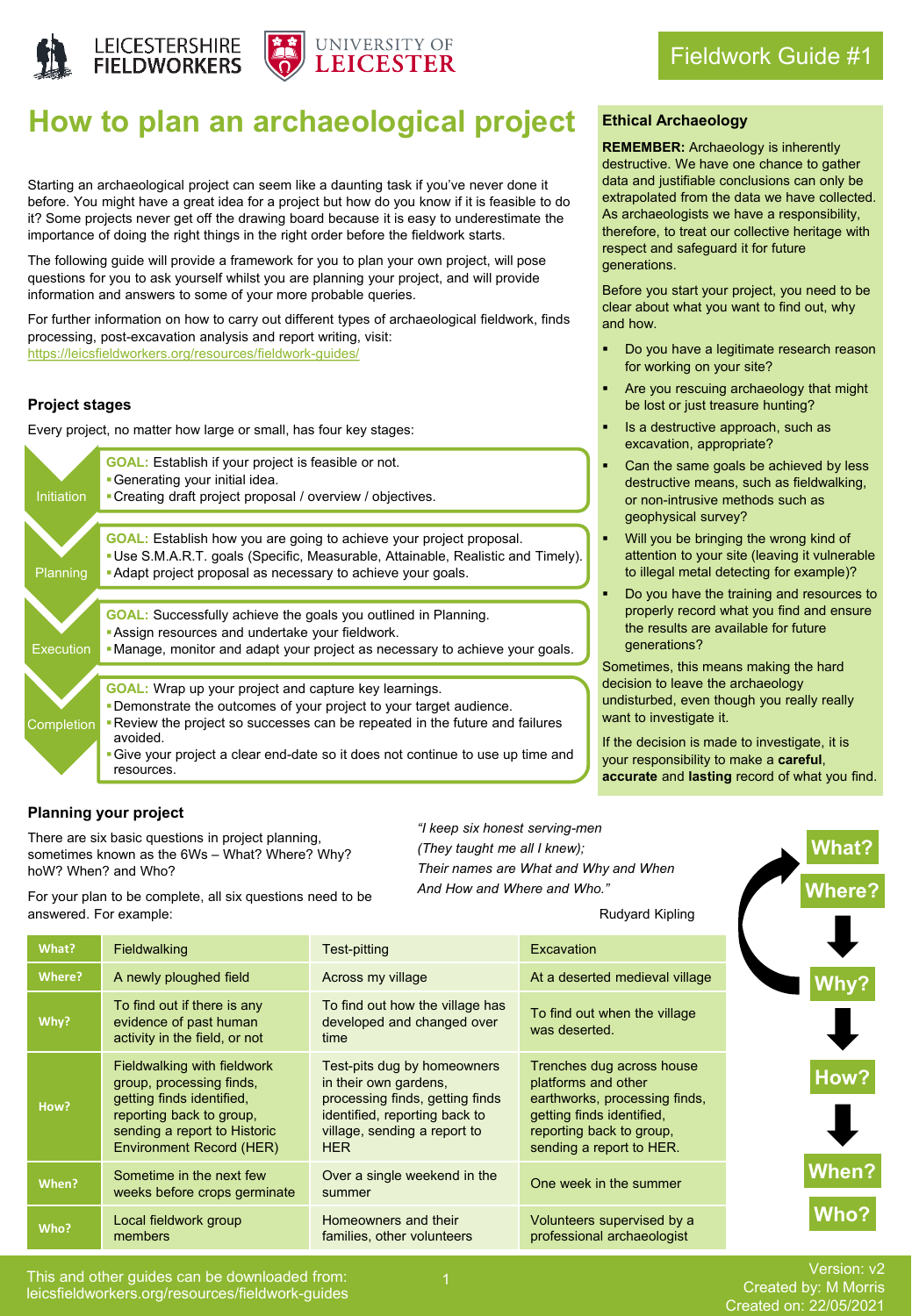



# **Initiating your project**

Before you start planning your project, you need to be clear about what you want to do, you need to have carried out some background research and you need to get appropriate permissions in place to access your proposed study area / carry out the proposed fieldwork.

#### **Aims and objectives**

Broadly speaking, the aim of **ALL** archaeological projects is to **IDENTIFY**, **CHARACTERISE**, **RECORD**, **REPORT** and **ARCHIVE**. That is:

- Identify the presence/absence of any archaeological deposits and artefacts.
- Establish the character, extent and date range for any archaeological deposits and artefacts present.
- Record any archaeological deposits and artefacts present.
- Advance understanding of the heritage assets.
- Produce a report and archive of any results.

Community-based projects may also have broader aims which are indirectly related to the archaeological ones, such as:

- To **INVOLVE** local people in excavating archaeological test-pits to discover when and where past settlement took place.
- To **INSPIRE** and **STIMULATE** wider interest in the history of the local community by giving people the **OPPORTUNITY** to take part in a hands-on archaeological project.

It is also important to have your own research objectives. These will:

- Guide your work and give your project structure.
- Give you something to aim for and focus your attention.
- Shape your methodology, execution and end result.
- Ensure everyone is working towards the same goal.

Key to defining your research objectives will be some initial background research. For instance, research before you start will tell you:

- If the work has already been done.
- If there are any restrictions on the site.
- If there is anything which might make you change your methodology and execution.
- If there is anything which might help you achieve your goals.

## **Regional Research Agendas**

There are regional and county overviews of the current state of archaeological knowledge in England. These are very useful source of background information. They comprise three elements:

- A Resource Assessment: An overview of the current state of knowledge and understanding in the region.
- A Research Agenda: Recognition of the potential of the resource, gaps in our knowledge and an unprioritised list of research topics.
- A Research Strategy: A prioritised list of research objectives (seen as flexible over time and subject to change as new research is carried out).

Research Agendas exist for: East of England, East Midlands, North East England, North West England, Solent Thames, South West England, West Midlands, Yorkshire & Humber. They should all be freely available online.

#### **Gathering information**

Increasingly, today there is a wide range of free online resources which can help you gather background information.

Your first place to look should be the Historic Environment Record (HER). HERs are an important starting point for anyone interested in the archaeology, built heritage, and history of an area. They can provide comprehensive information on a wide variety of buildings and sites within a defined geographic area, from finds of prehistoric flint tools to medieval castles and Second World War pillboxes.

- HERs are public records and welcome enquiries.
- Nearly two-thirds of HERs are available online through the Heritage Gateway <http://www.heritagegateway.org.uk/gateway/> where you can cross search several national as well as local datasets on the historic environment.
- You can find an HER contact list at: <https://www.heritagegateway.org.uk/gateway/chr/default.aspx>



## **Other useful links**

Geological information

▪ <http://mapapps.bgs.ac.uk/geologyofbritain/home.html>

#### Topographical information

- <https://magic.defra.gov.uk/MagicMap.aspx>
- [https://www.ordnancesurvey.co.uk/business-and](https://www.ordnancesurvey.co.uk/business-and-government/products/opendata.html)government/products/opendata.html
- [https://www.google.co.uk/intl/en\\_uk/earth/versions/](https://www.google.co.uk/intl/en_uk/earth/versions/)

Historical & archaeological background

- <https://www.british-history.ac.uk/>
- <https://archaeologydataservice.ac.uk/>

Domesday Book & place names

- <https://opendomesday.org/>
- <http://kepn.nottingham.ac.uk/>

Historic Maps (National Library of Scotland)

<https://maps.nls.uk/>

currently online.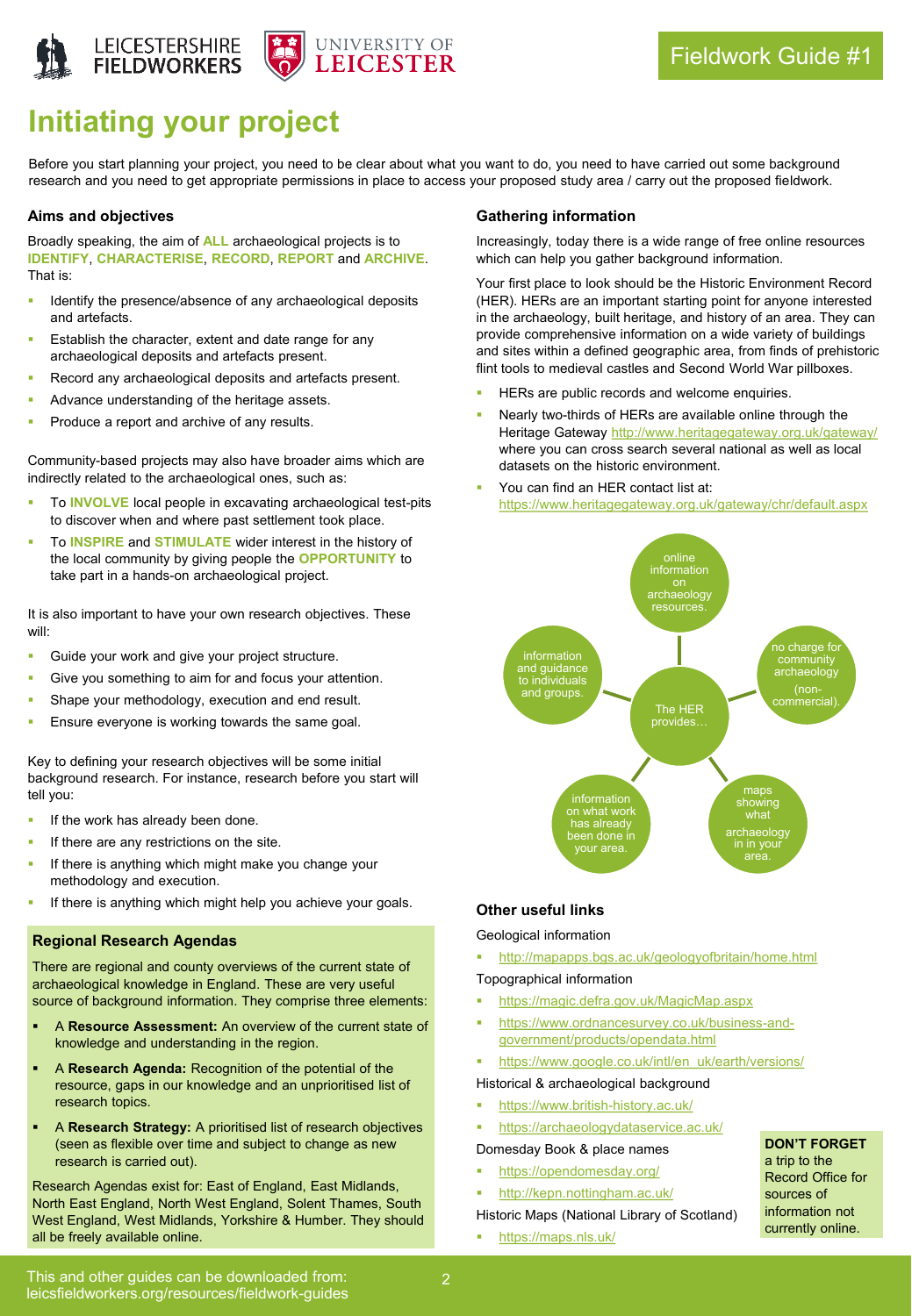



#### **Permissions**

**REMEMBER:** Before you start fieldwork, you **MUST** get permission to access the site from both the landowner and the occupier. If the owner and occupier are different individuals / organisations, you **MUST** get permission from both parties.

**DO NOT** think that you can 'get away with it'! Carrying out archaeological work on land without permission from the owner and the occupier is **TRESPASS**. Whilst trespass is not generally considered a criminal offence it is actionable in the civil court, and any damage caused whilst trespassing may be considered criminal damage as set out in Section 1 of the Criminal Damage Act 1971.

To protect yourself and the landowner / occupierer:

- Clearly explain what you want to do and get permission in writing.
- Get clear agreement about the location of the fieldwork.
- Establish finds ownership before you start work (see below).
- Establish publicity/publication agreements before you start work – if someone will let you access their property but only on the condition you cannot publish your findings, ask yourself is your project ethical? Should you proceed?

This can be laid out in a single agreement letter that the owner and occupier can sign. Pro forma templates for agreement letters can be downloaded from:

<https://leicsfieldworkers.org/resources/fieldwork-guides/>

**REMEMBER:** Both the landowner and the occupier have the right to refuse access. If this happens, be polite and respect their wishes. **DO NOT** antagonise them with repeated requests. You might irreversibly sour relations, which otherwise could have reversed in the future.

#### **Finds Ownership**

Ownership of archaeological finds rests in the first instance with the landowner, except where overridden by specific laws (e.g. Treasure Act 1996; Burials Act 1857 etc.). With this in mind, before you start your project it is worth establishing finds ownership with the landowner. Two options are generally acceptable for the long-term storage of archaeological material.

- 1. Finds are kept by the landowner but allowed to be studied and identified before they are handed back.
- 2. The landowner transfers ownership of finds to the discoverer with the proviso that once studied and identified, title is transferred to an appropriate archiving authority for storage in perpetuity.

Once your project is completed, it is best **NOT** to keep finds yourself. **THINK:** If something was to happen to you, what would happen to the finds? Could they unwittingly be thrown away by someone unfamiliar with their significance?

If you plan to deposit your project's archive and finds with an archiving authority (such as a local museum) you will probably need to ask them for an accession number - a unique identifier assigned by the archiving authority to your archive so it can be easily tracked and located in the future.

### **Local Knowledge**

Talk to the landowner / occupier and other locals. They will be best placed to tell you about the area's local history, past land uses, the location of potential hazards and services, suitably of fieldwork locations etc.

### **Scheduled Ancient Monuments**

Are you planning on working on a Scheduled Ancient Monument?

If so, **REMEMBER**, under the Ancient Monuments and Archaeological Areas Act 1979 it is against the law to:

- Disturb a scheduled monument by carrying out works (outside Class Consents) without Scheduled Monument Consent.
- Cause reckless or deliberate damage to a monument.
- Use a metal detector or remove an object found at a monument without a licence from Historic England.

Consent is required **IRRESPECTIVE** of other permissions that have been granted or other legal requirement that are being followed. Non-intrusive work such as geophysical survey does not need Consent but does need a Section 42 licence.

If in doubt, find out more at:

<https://historicengland.org.uk/advice/planning/consents/smc/>

Or get advice from the relevant Historic England Inspector of Ancient Monuments at: <https://historicengland.org.uk/about/contact-us/local-offices/>

#### **Human Remains**

Are you planning on working on or likely to find human remains?

**REMEMBER**, under the Burials Act 1857 it is against the law to disturb or remove human remains from their place of burial without lawful authority.

If human remains are discovered, work **MUST** stop immediately, and the police and coroner informed.

- The coroner or the police need not be informed of the discovery of human remains if they are properly interred in a recognised burial ground or if there is reason to suppose that the burial is more than 100 years old (i.e. archaeological).
- **BUT**, if in doubt, always call the Police!

Various laws, both secular and ecclesiastical, provide a framework for the treatment of human remains according to the type of burial place, the ownership of the land, and the future use to which the site is to be put.

- Permissions on land subject to the legal effects of consecration are controlled by the Church of England.
- Otherwise secular controls apply, and a licence must be obtained from the Ministry of Justice.

[https://www.gov.uk/government/publications/apply-to-excavate](https://www.gov.uk/government/publications/apply-to-excavate-human-remains-for-archaeological-purposes)human-remains-for-archaeological-purposes

#### **Treasure**

In England, Wales and Northern Ireland, all finds of gold and silver objects, and groups of coins from the same find, over 300 years old, are considered **TREASURE** under the Treasure Act 1996. Prehistoric base-metal assemblages also qualify as Treasure under the Treasure (Designation) Order 2002.

**REMEMBER**: You **MUST** report treasure to the local coroner within 14 days of finding it, or within **14 days** after the day you realised the find might be treasure. Find your local coroner at: <https://www.coronersociety.org.uk/coroners/>

The Portable Antiquities Scheme can help you report treasure and archaeological finds. Find your local Finds Liaison Officer at <https://finds.org.uk/contacts>

For more information: <https://finds.org.uk/documents/advice.pdf> or [www.gov.uk/treasure](http://www.gov.uk/treasure)